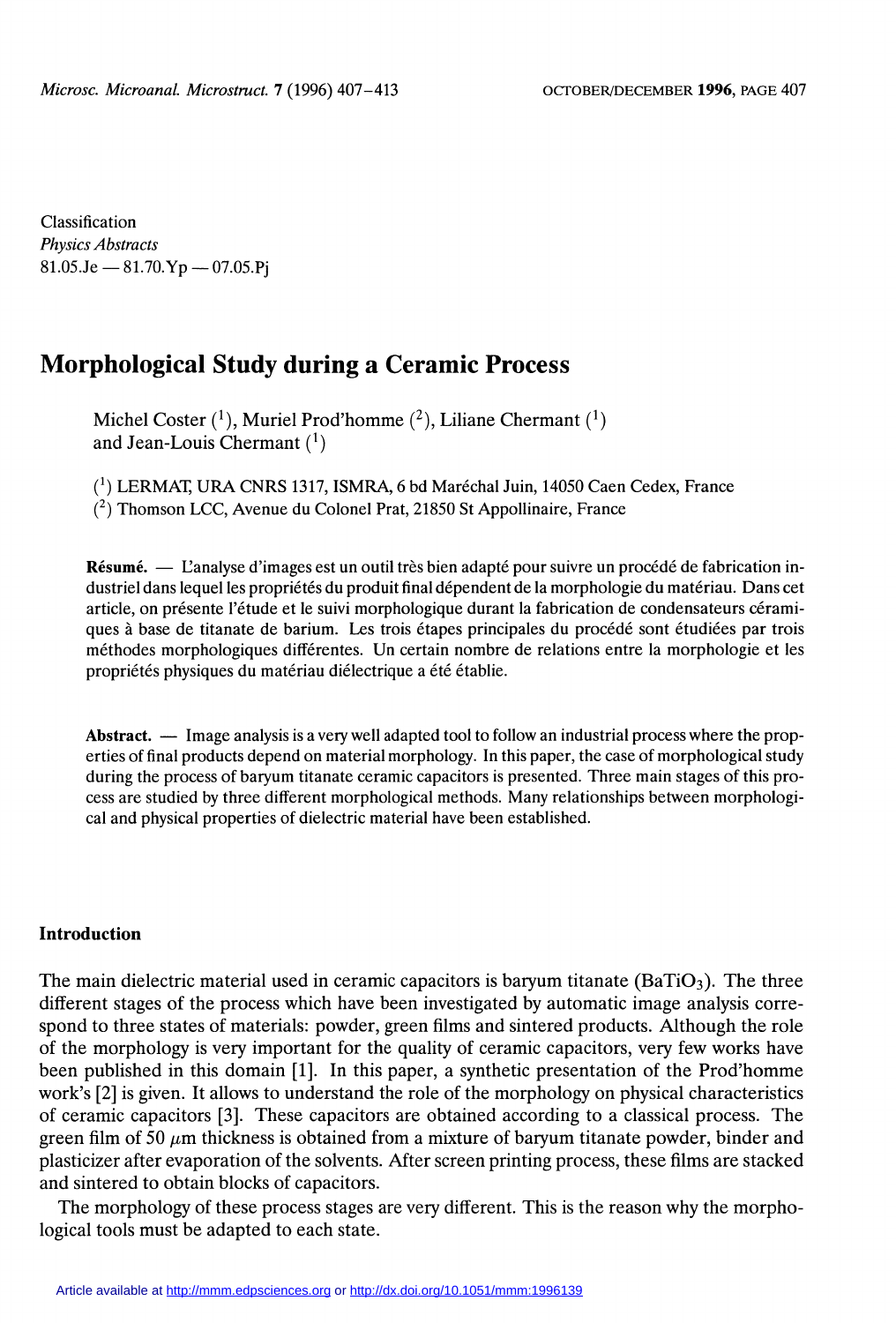$10 \mu m$ 

Fig. 1.  $\frac{1}{1}$  Scanning Electron microscope image of BaTiO<sub>3</sub> powder.

Table I.  $-$  Topological characteristics of powder aggregates.

| Units per         | Powder 1 |           | Powder 2 |           |
|-------------------|----------|-----------|----------|-----------|
| aggregate         |          | standard  |          | standard  |
|                   | mean     | deviation | mean     | deviation |
| minima            | 6.4      | 6.6       | 3.9      | 4.5       |
| maxima            | 12.5     | 12.4      | 8.16     | 7.7       |
| minima/maxima     | 51%      |           | 48%      |           |
| $h$ -minima = 16  | 2.02     | 2.01      | 1.20     | 0.48      |
| h-maxima $= 16$   | 3.28     | 3.2       | 2.62     | 2.3       |
| h-minima/h-maxima | 62%      |           | 46%      |           |





Fig. 2.  $-$  Size distribution (area) for non dispersed (TND) and dispersed (TOD) powders.

Fig. 3. - Histogram of shape distribution for TND and TOD powders according to geodesic lengthening indice.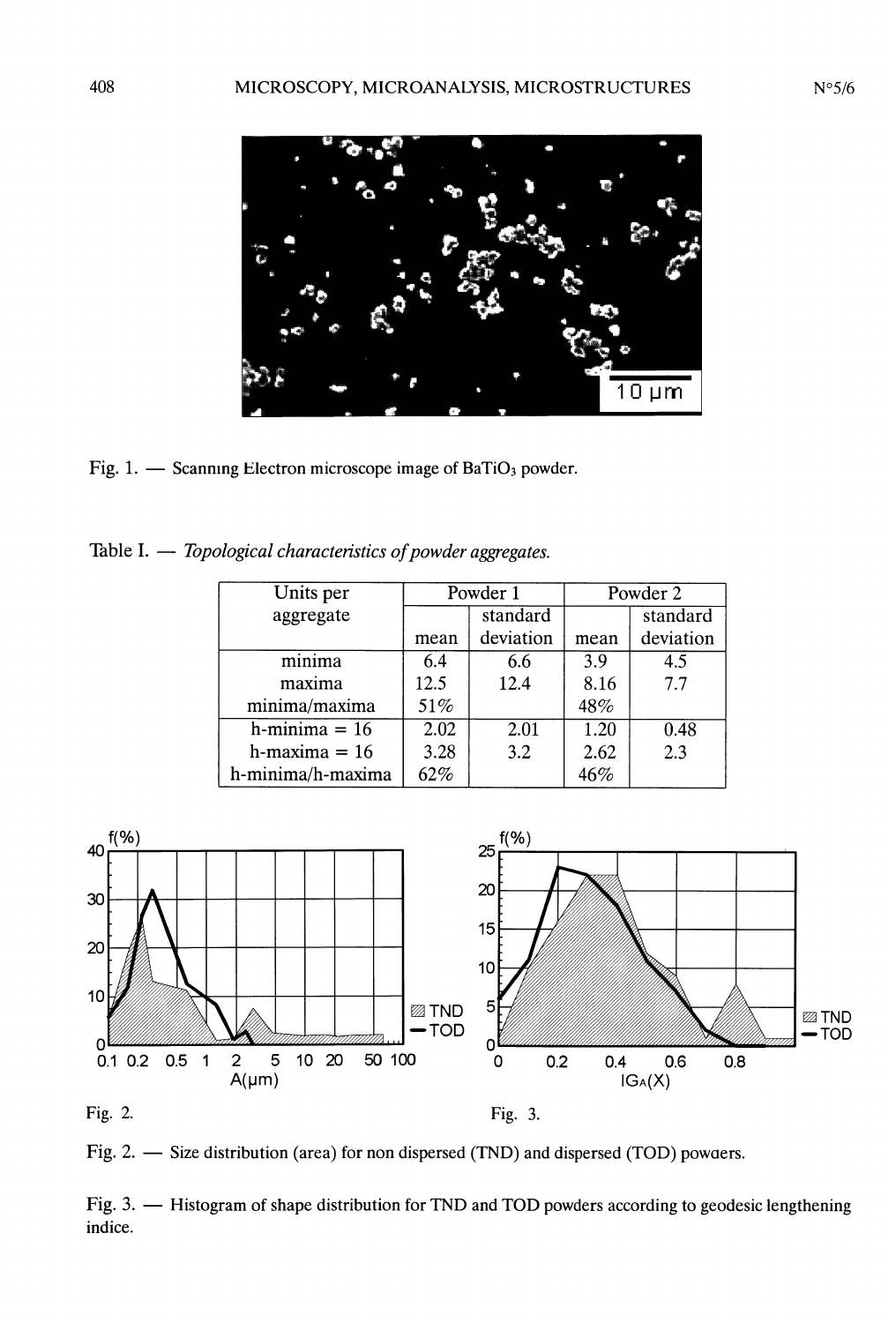#### $N°5/6$ MORPHOLOGICAL STUDY OF A CERAMIC PROCESS

# 1. Morphological Study of the Powder

The physical behaviour of powder materials depends mainly on the size and the shape of aggregates. To estimate these morphological characteristics, the BaTiO<sub>3</sub> powder is dispersed on the polished top of a brass cylinder. The scanning electron microscope (SEM) images in backscattered electron mode (Fig. 1) are analysed by different methods.

GRANULOMETRIC ANALYSIS. - The SEM grey level image is thresholded. In this condition the size measurement is performed on the projection of aggregates or grains (projected image). The chosen parameters are the area,  $A(X)$ , the geodesic length,  $Lg(X)$ , the maximum and minimum Feret diameter,  $(F_{\text{max}}(X), F_{\text{min}}(X))$ , and the thickness, De(X). To obtain the size distribution, the individual analysis method is used with the Lantuejoul frame correction [4]. Figure 2 exhibits the difference between the size distribution with and without dispersing agent. In this last case, the distribution presents two modes and is coarser.

SHAPE ANALYSIS. — Two methods were used to characterize the aggregate shape. The first one is relatively classical since it was performed from shape indice measurements on projected images. Several shape indices were tested. The better parameters were chosen after data and correlation analysis. The geodesic lengthening indice is given by the following equation [5]:

$$
IG_a(A) = 1 - \frac{4 \times A(X)}{\pi \times Lg^2(X)}.
$$

This indice which has been also defined by Lantuéjoul and Toniolo [6] appears to be one of the best. Figure 3 exhibits the influence of dispersing agent on the granulomorphic distribution [3] obtained with this parameter.

To distinguish the two types of powder used, this classical method is not powerful. In a recent work, Mathis and Coster [7] have used the texture analysis of SEM grey tone images to perform this analysis. After showing that surface roughness on aggregates of the two BaTiO<sub>3</sub> powders are approximately the same, Mathis [8] proposed to choose the numbers of h maxima and h minima per aggregate which are better than the numbers of maxima or minima themselves because these parameters are less sensitive to the noise (Tab. I), (see also [9]).



Fig. 4. - Scanning electron micrographs of two different (a and b) textures of green films.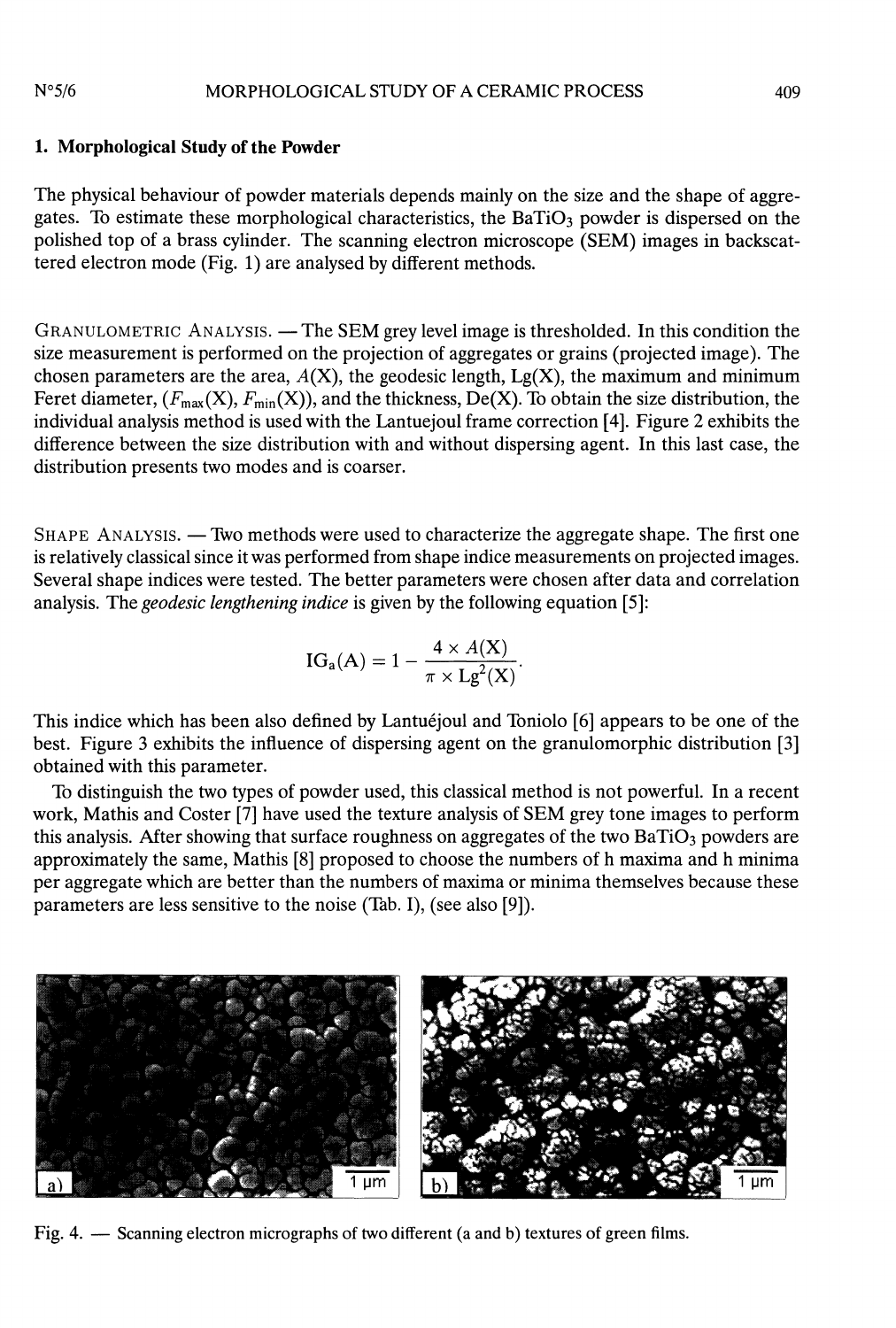

Fig. 5.  $\rightarrow$  Grey level images of BaTiO<sub>3</sub> film: a) initial image and after an opening by a square structuring element of 11 pixels b).



Fig. 6. - Granulometric distribution by opening from 3 different textures.

# Morphological Study of Green Film

Figures 4a and 4b show the surface texture of green film obtained by SEM for two milling conditions. After preliminary studies, the granulometric analysis of these grey tone images by flat structuring element was performed [10] to obtain the size distribution according to the relationship:

$$
G(f,\lambda) = \frac{\int f(x)dx - \int O^{\lambda B}(f(x))dx}{\int f(x)dx}
$$

One must measure the volume of the initial image  $f(x)$  and opened image  $O^{\lambda}B(f(x))$  which is illustrated respectively in Figures 5a and 5b. Figure 6 exhibits the influence of milling conditions on the texture granulometry of green films.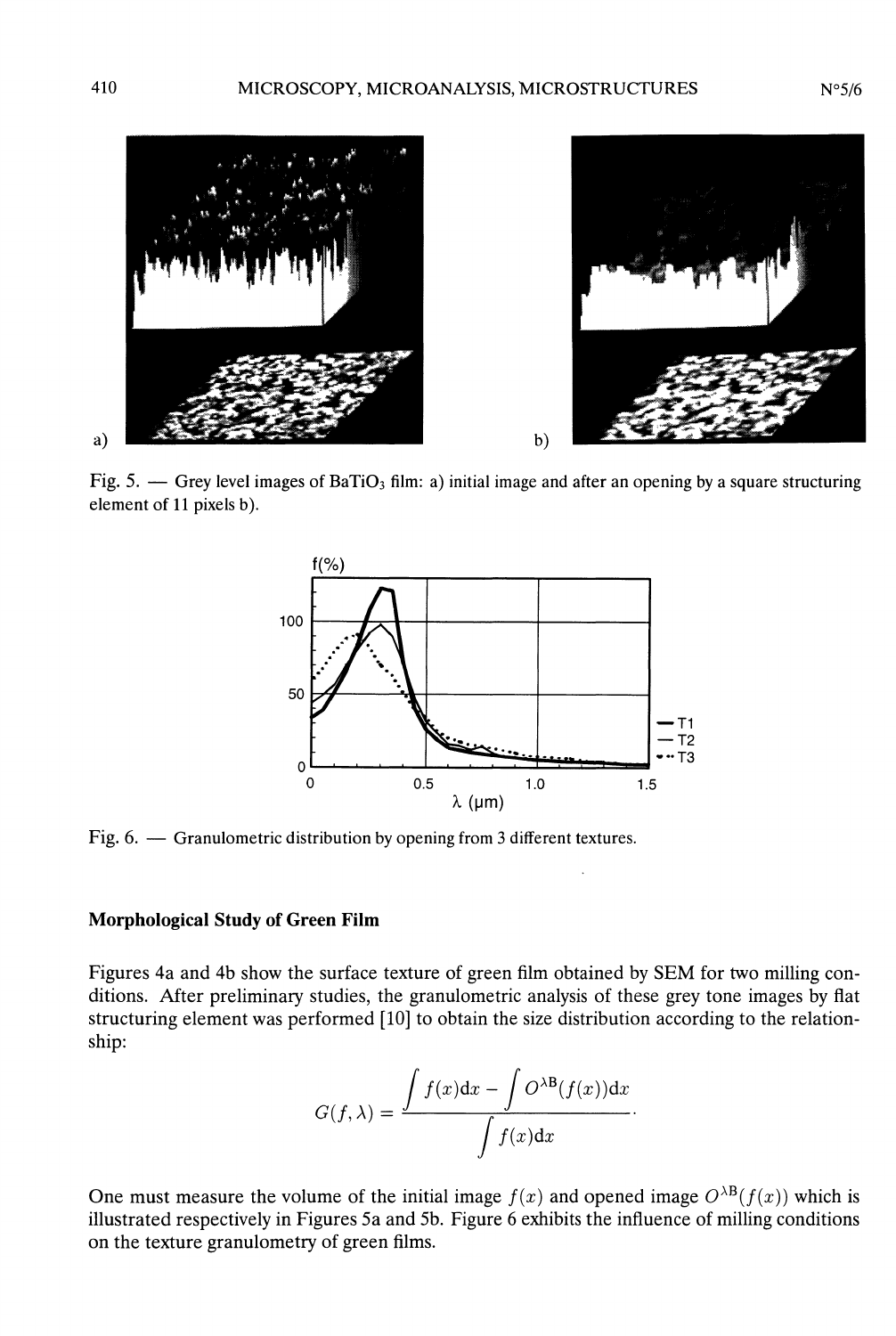

Fig. 7. - Automatic threshold on texture by method of maximization of entropy.



Fig. 8. — Correlation study between  $A_A(P)$  and  $\bar{A}(P)$ .





a)<br>Fig. 9. — Scanning electron micrographs of sintered materials at 850 °C (a) and 1150 °C (b).

To characterize the porous network of the green film, an automatic threshold was chosen. Several methods were tested. The best one (Fig. 7) is that given by the two following image transformations:

- automedian filter with flat structuring element of four pixels to eliminate the noise and defined by the following equation:

$$
\beta(f(x)) = \sup(F^B O^B F(f(x)); \inf(O^B F^B O^B (f(x)); f(x))),
$$

- threshold by entropy maximization [11].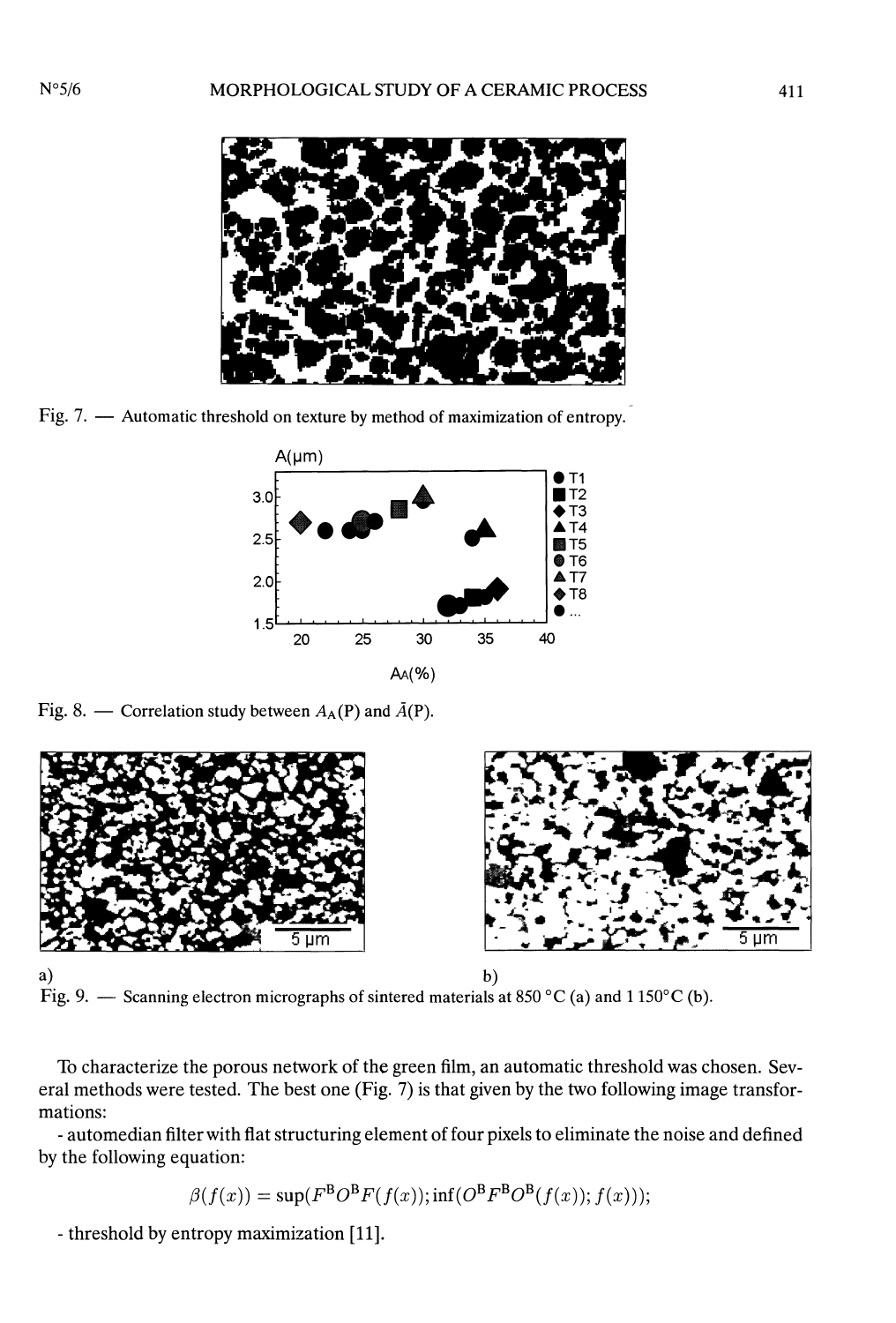

Fig. 10. — Evolution of the 3D star of pores as a function of the volumic fraction of material.

Then, the binary image is analysed by the classical stereological parameters on porous phase P: surface area,  $A_A(P)$ , specific perimeter,  $L_A(P)$ , specific connectivity number,  $N_A(P)$ , and the mean size of the opening distribution of pores,  $\vec{A}(\vec{P})$ . No very simple correlation exists between  $A_A$ (P) and  $\bar{A}$ (P) when milling conditions change (textures T1,T2,T3) (Fig. 8).

### Sintering Process Study

Figures 9a and 9b exhibit the morphology of two sintered steps with the same milling conditions. The sintering steps have been analysed from stereological parameters in the porous phase: specific surface area,  $S_v(P)$ , mean length,  $L_1(P)$ , integer of mean curvature,  $M_v(P)$ , and star function in  $\mathbb{R}^3$ , St<sub>3</sub>(P), determined from the  $P(\ell)$  function [12, 13] performed on thresholded images of polished sections. Figure 10, corresponding to the evolution of the star function with the porosity, exhibits a different behaviour when milling conditions change (samples  $S_1$  and  $S_2$ ). In the case of  $S_2$  sample (Fig. 10) the strongly decreasing value of  $St_3(P)$  corresponds to the closure of channels between agglomerates.

# Conclusion

In this paper, only morphological methods were presented. These morphological analyses are a good complement to understand the influence of processes on characteristics of final product. The works of Prod'homme [2] has allowed an increasing quality for this industrial product.

### Acknowledgements

This work has been performed in the frame of the "Pôle Traitement et Analyse d'Images, TAI, de Basse Normandie", and the support of the Groupement Scientifique "De la Poudre aux Composants" from MRES and Thomson-LCC, St Appolinaire.

#### **References**

- [1] Karas A., Kumagal T. and Cannon R.W., Adv. Ceram. Mat. 3 (1988) 374.
- [2] Prod'homme M., Approche morphologique et physique d'un diélectrique pour condensateur multicouche : de la poudre au fritté, Thèse de Doctorat de l'Université de Caen (1992).